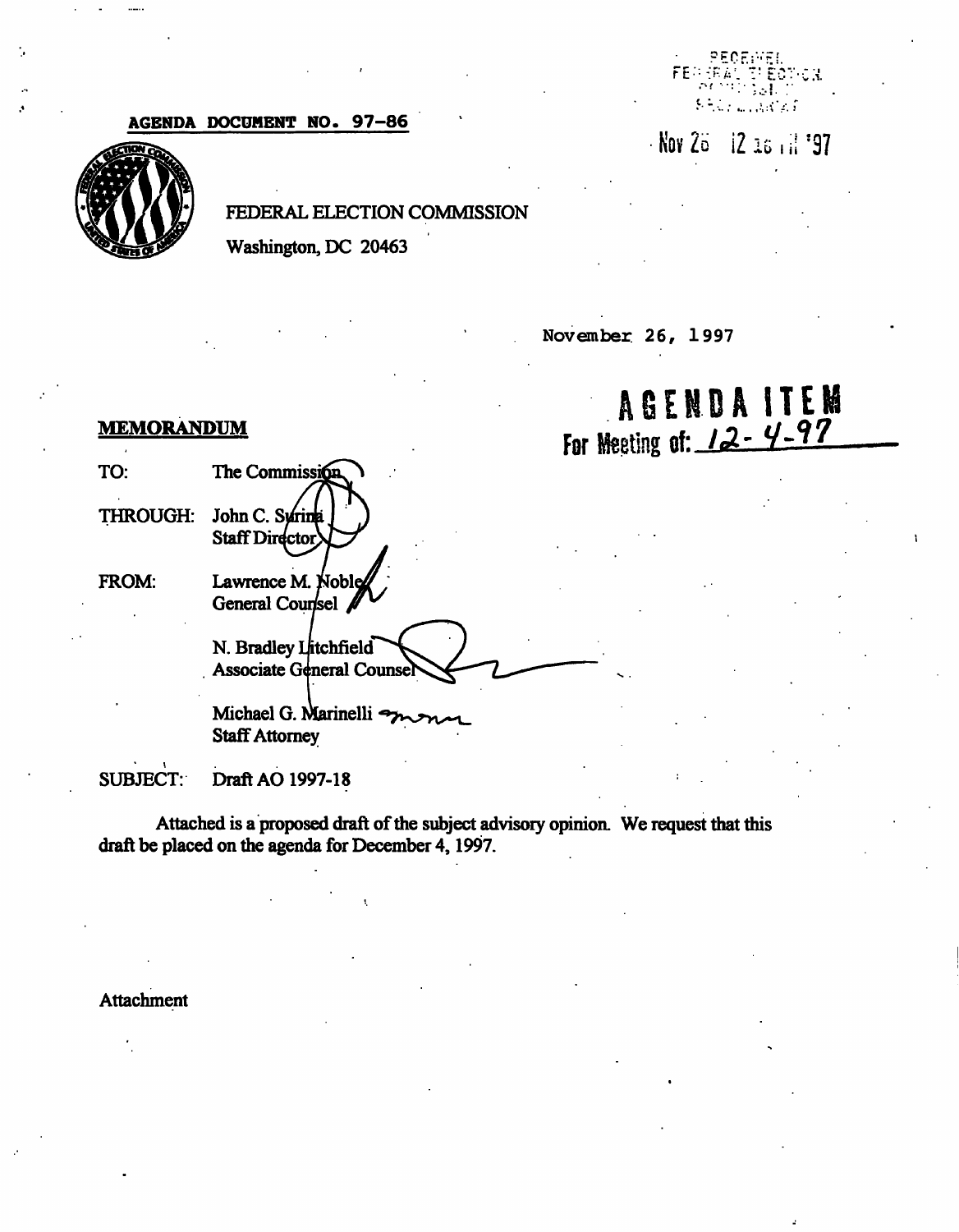| $1 \cdot$           |                                                                                                   |
|---------------------|---------------------------------------------------------------------------------------------------|
| $\mathbf 2$         | <b>ADVISORY OPINION 1997-18</b>                                                                   |
| 3                   |                                                                                                   |
| 4                   | John Evans, Treasurer                                                                             |
| 5                   | California Reform Party Congressional Committee                                                   |
| $6 \frac{1}{2}$     | <b>DRAFT</b><br>PO Box 81496                                                                      |
| 7                   | Bakersfield, CA 93380-1496                                                                        |
| 8                   |                                                                                                   |
| 9                   |                                                                                                   |
| 10<br>$\mathbf{11}$ | Dear Mr. Evans:                                                                                   |
| 12                  | This refers to your letters dated October 6, July 31, and March 24, 1997, which                   |
| 13                  | request advice concerning application of the Federal Election Campaign Act of 1971, as            |
| 14                  | amended ("the Act"), to the possible status of the California Reform Party Congressional          |
| 15                  | Committee ("Congressional Committee") as a local party committee of the 'National                 |
| 16                  | Reform Party.'                                                                                    |
| 17                  | Enclosed with your request is a copy of the Congressional Party's Bylaws.                         |
| 18                  | The Bylaws declare that the purposes of the Congressional Committee include ensuring              |
| 19                  | "as far as possible, the election of members of the Reform Party of California to the             |
| 20                  | United States House of Representatives," providing "a vehicle to raise funds and provide          |
| 21                  | support" for those candidates such as training, and to "develop and implement a                   |
| 22                  | coordinated campaign." Committee Bylaws, Article II.                                              |
| 23                  | You assert, however, that the Congressional Committee it is not affiliated with the               |
| 24                  | Reform Party of California. <sup>1</sup> You state that the Congressional Committee has total and |
| 25                  | complete control over its own day-to-day operations and there is no financial, advisory or        |
| 26 <sub>1</sub>     | any other relationship between the two groups. You further assert that the Congressional          |

<sup>1</sup> You admit, however, that some members of the Congressional Committee are also members of the Reform Party of California.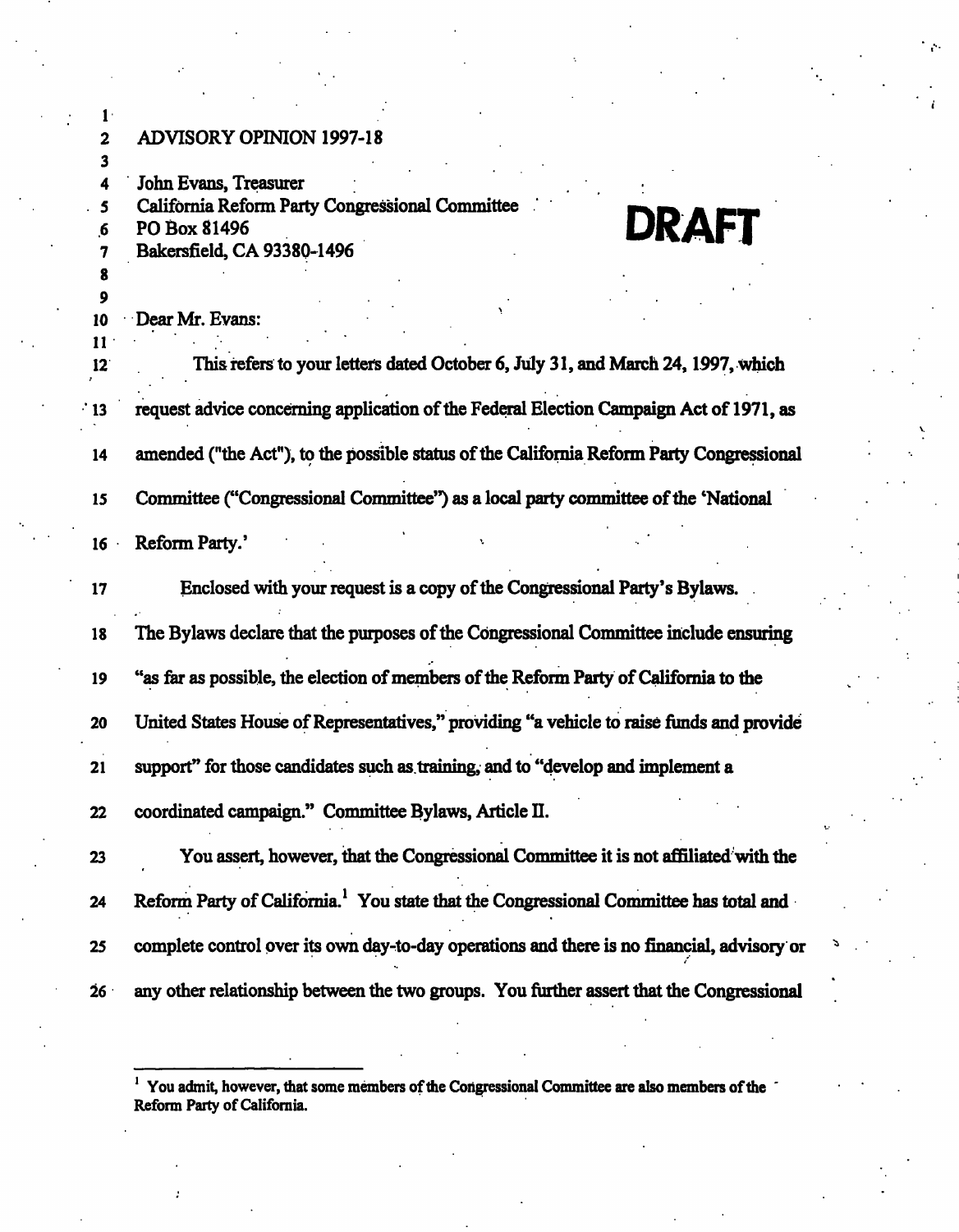ç.

 $\ddot{z}$ 

ť

 $\ddot{\phantom{a}}$ 

 $\ddot{ }$ 

 $\frac{1}{2}$ 

医单位性脑炎 医中间性骨折

 $\ddot{\phantom{a}}$ 

まま

1 Committee is not affiliated with any other State-wide organization of the Reform party. 2 You also emphasize that the Congressional Committee does not claim, or wish to claim, 3 State committee status that might conflict with the possible claims of the Reform Party of 4 California. Rather, the Congressional Committee proposes to be a local party committee 5 that is completely independent of any State committee. As you describe it, the 6 Congressional Committee would be a local committee that would operate in all 52 7 Congressional districts of California. You state that when the Reform Party of California 8 has received State Committee status, the Congressional Committee will determine 9 whether it wishes to affiliate with it.<sup>2</sup> You also state that the Congressional Committee 10 has no relationship with the 'National Reform Party' or any other national reform party 11 organization.<sup>3</sup>

12 The Congressional Committee was established in January 1996, with meetings 13 between the Reform Party Congressional candidates. All eleven candidates certified for 14 the March 1996 California primary were contacted for their input into forming a 15 committee and were offered help in filing, with the FEC, the necessary documents

<sup>&</sup>lt;sup>2</sup> This opinion will not address issues relating to the possible affiliation of the Congressional Committee with other political committees and organizations within the Reform Party movement. The Commission reminds you, however, that under 11 CFR 110.3(b)(3), all contributions made by the political committees established, financed, maintained or controlled by a State party committee and by subordinate State party committees are presumed to be made by one political committee. This presumption is rebutted if the parry unit in question has not received funds from any other political committee established, financed, maintained or controlled by any party unit and there is no cooperation, consultation or concert between the party unit and other political committees or party units regarding the making of contributions.

Even if the presumption is rebutted, a finding of affiliation, regardless of the intent of the organizations concerned, may be made should other factors of affiliation exist as set out in 11 CFR 110.3(a). Affiliation between two committees would be found, for example, if they are both controlled by the same group of persons. See 11 CFR 110.3(a)(2)(v).

The facts of your request and your characterization of your relationship with different committees indicates that your committee is, however, part of the same political movement as the California Reform Party and the 'National Reform Party.'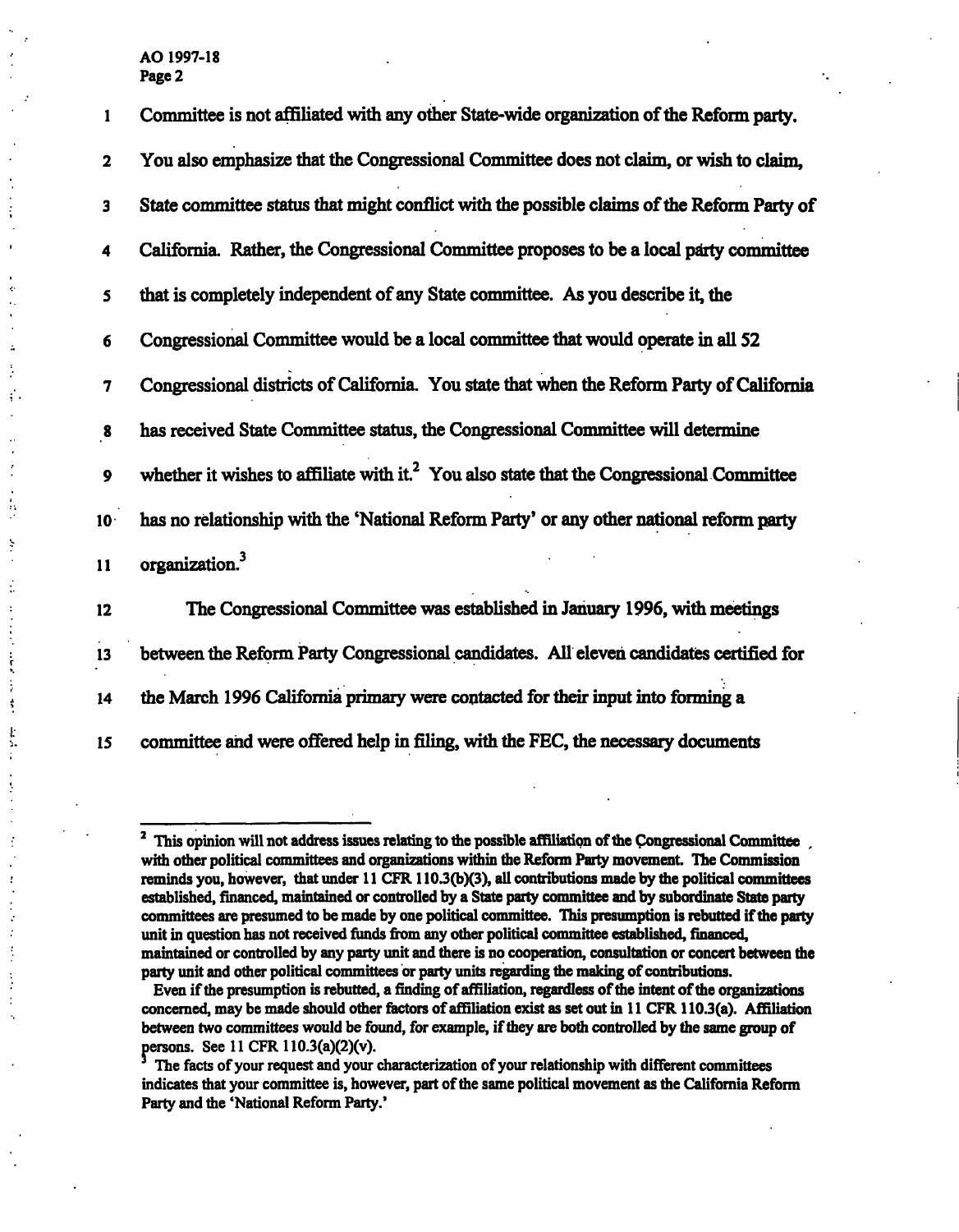$\epsilon_{\rm{g}}$ 

 $\ddot{\phantom{a}}$ 

| 1                | relating to their Federal campaigns. Seven of the ten candidates remaining after the          |
|------------------|-----------------------------------------------------------------------------------------------|
| $\mathbf 2$      | March primary approved the Bylaws of the Committee. Your request includes statements          |
| 3                | of affinity and support for your request by these seven candidates, all of whom were on       |
| 4                | the ballot in California as Reform Party candidates for Congress in 1996.                     |
| 5                | Under the Act and Commission regulations, the term "State committee" means the                |
| 6                | organization which, by virtue of the bylaws of a political party, is responsible for the day- |
| 7                | to-day operation of such political party at the State level, as determined by the             |
| $\pmb{8}$        | Commission. 2 U.S.C. §431(15); 11 CFR 100.14. The definition of State committee               |
| 9                | also requires the existence of a political party. The term "political party" is defined under |
| 10               | 2 U.S.C. §431(16) and 11 CFR 100.15 as an association, committee, or organization             |
| 11               | which nominates a candidate for election to any Federal office whose name appears on          |
| 12               | the election ballot as the candidate of such association, committee, or organization.         |
| 13               | The term "subordinate committee" is defined under 11 CFR 100.14(b)                            |
| 14 <sup>°</sup>  | as any organization which is responsible for the day-to-day operation of the political        |
| 15               | party at the level of city, county, neighborhood, ward, district, precinct, or any other      |
| 16               | subdivision of a State or any organization under the control or direction of the State        |
| 17 <sup>17</sup> | Committee. The Act and Commission regulations do not expressly define the term "local         |
| 18               | committee" of a political party. However, since the above cited definition includes           |
| 19               | reference to political party committee operations at various levels of local government       |
| 20               | (county, city, district, etc.) below the State level, it can be viewed as the functional      |
| 21               | equivalent of a definition of "local committee." (In addition, see the definition of "Local   |
| 22               | Party Committee" which is used for explanatory purposes in the Commission's                   |
| 23               | Campaign Guide For Political Party Committees, August 1996, p. 83.)                           |

A

 $\mathcal{E}$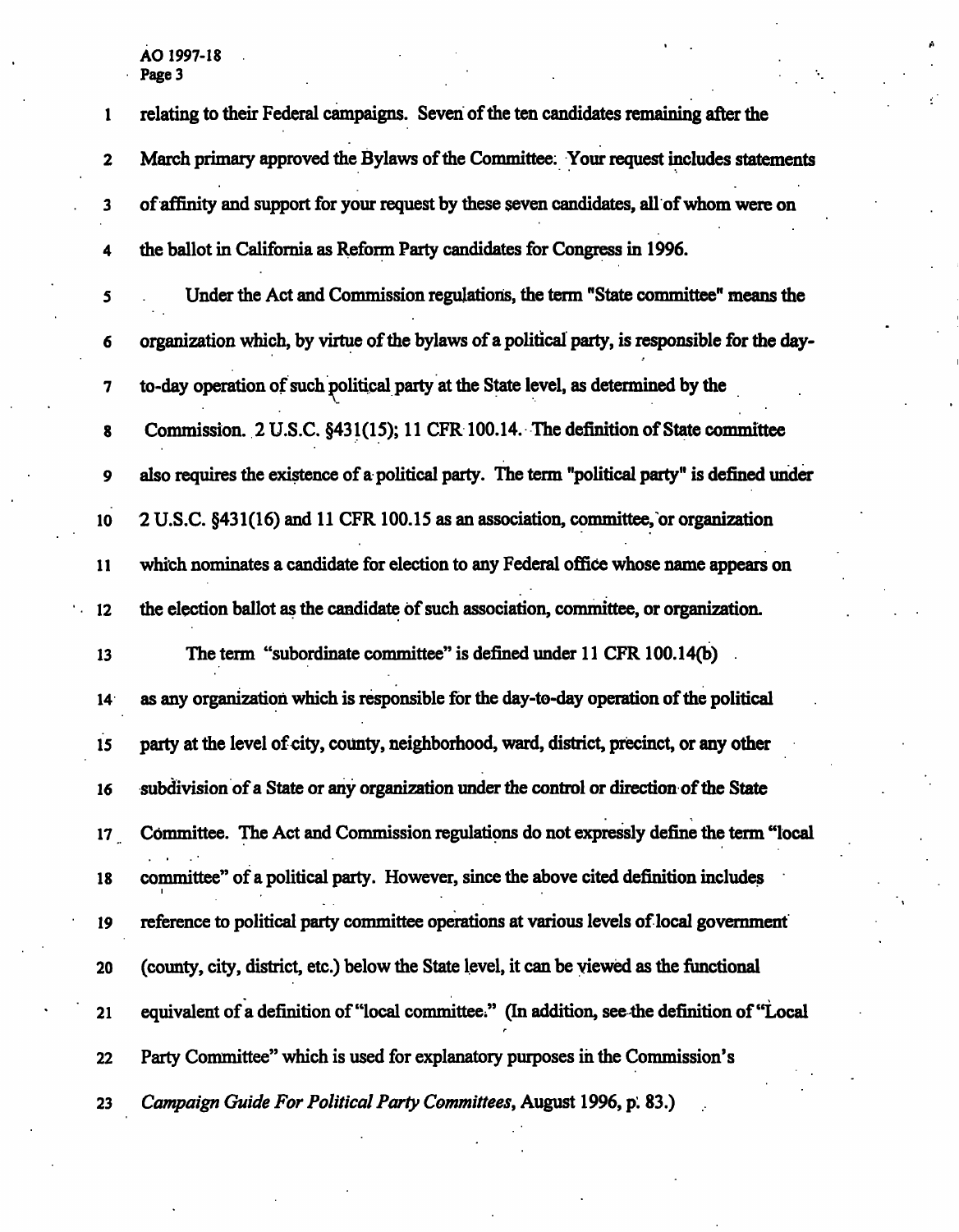$\epsilon$ 

 $\frac{1}{2}$  $\cdot$ 

人名英格兰人姓氏  $\blacksquare$ 

医心包 医甲基苯二甲基 医前列腺瘤 医阴囊囊膜炎 医骨关节 医心包 医血管囊内炎 医弗兰克氏菌 医二乙基甲基乙基甲基乙基甲基乙基甲基乙基甲基乙基甲基乙基甲基乙基甲基乙基甲基乙基

 $\frac{1}{2}$ 

 $\frac{1}{2}$ 

 $\epsilon$  $\ddot{\phantom{a}}$ 

l,

|                | Page 4                                                                                     |
|----------------|--------------------------------------------------------------------------------------------|
| 1              | Although this has not been explicitly stated in previous advisory opinions, the            |
| $\mathbf{2}$   | Commission notes that a political party can only have one State committee, as was the      |
| 3              | case in previous opinions conferring or confirming State committee status. See Advisory    |
| 4              | Opinions 1997-7, 1997-3, 1996-51, and 1996-35. A State committee, however, can have        |
| 5              | any number of subordinate and local committees or other affiliated committees. You         |
| 6              | have explicitly stated your intention not to claim a State committee status that might     |
| 7 <sup>1</sup> | interfere with the claims of the Reform Party of California. Therefore, the analysis to    |
| 8              | follow will only concern the Congressional Committee's claim to local committee status.    |
| 9              | The Commission has not previously examined in an advisory opinion the claims of            |
| 10             | an organization for local party committee status, as opposed to State committee or         |
| 11             | national committee status. However, a prerequisite (as with State and national committee   |
| 12             | status) is the existence of a political party. See Advisory Opinions 1997-7, 1997-3, 1996- |
| 13             | 51, 1996-43 and 1996-35. The Commission notes the efforts and support given to             |
| 14             | Reform Party candidates by the Congressional Committee in 1996. Seven of these             |
| 15             | Congressional candidates have identified themselves with your request for local            |
| 16             | committee status. Two of them had sufficient financial activity to qualify as candidates   |
| 17             | under 2 U.S.C. §431(2). See Advisory Opinion 1997-7. On this basis, the Commission         |
| 18             | concludes that there is an organization (or association) of the Reform Party movement in   |
| 19             | the State of California that would be a "political party" for purposes of the Act and      |
| 20             | Commission regulations, and that the Congressional Committee is an instrumentality of      |
| 21             | that organization. See Advisory Opinions 1997-7, 1997-3, 1996-51, and 1996-35.             |
| 22             | However, the Congressional Committee's status as a local committee of a political          |
|                |                                                                                            |

 $\frac{1}{2}$  $\mathcal{L}$ 

23 party presents a separate question. The Congressional Committee does not currently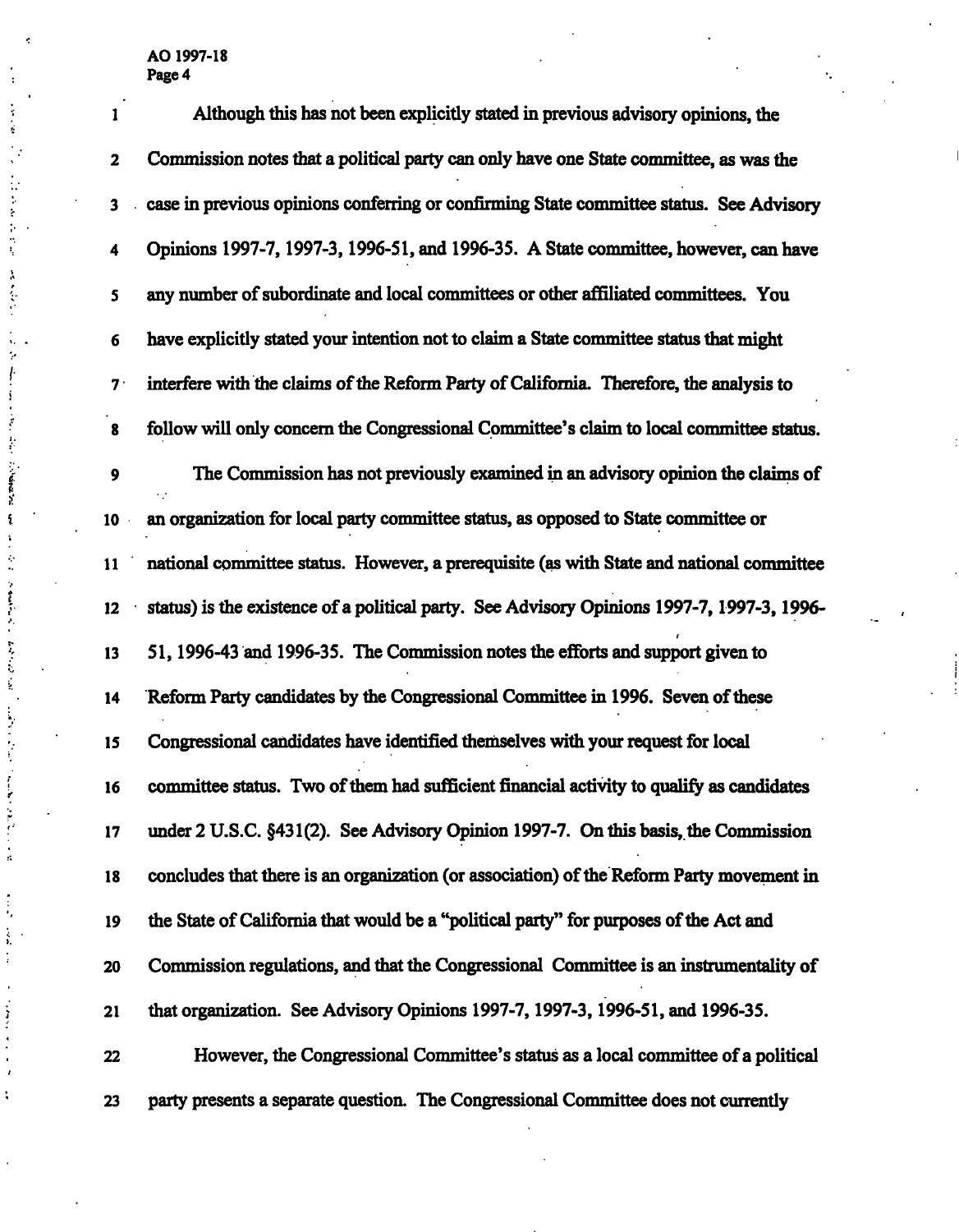| 1      | meet either of the two definitional requirements of "subordinate committee" in section        |
|--------|-----------------------------------------------------------------------------------------------|
| 2      | 100.14(b) of Commission regulations. Your request characterizes the Congressional             |
| 3      | Committee's area of operations as 'local' because it will operate only in Congressional       |
| 4      | Districts. However, you also explain that the Committee intends to be active in every         |
| 5      | Congressional district of California which would entail Committee activity throughout         |
| 6      | the entire State of California, rather than in one specific geographic region or subdivision, |
| 7      | such as a county or city. Thus, the Committee's operations are more consistent with           |
| 8      | statewide, rather than local activity.                                                        |
| 9      | As noted above, section 100.14(b) recognizes that some subordinate committees                 |
| 10     | may operate beyond a local geographic or jurisdictional area. However, these committees       |
| 11     | must be under the direction and control of a State Committee. You have stated that the        |
| 12     | Congressional Committee is not currently affiliated with any other State entity and has no-   |
| 13     | link to the Reform Party of California. Furthermore, the Commission has not yet               |
| 14.    | recognized any entity as the California State committee of the Reform Party. Therefore,       |
| 15     | the Congressional Committee cannot qualify as a subordinate committee under the               |
| $16-1$ | direction or control of a State committee. <sup>4</sup>                                       |
| 17     | Considering these factors together, the Commission concludes that California                  |
| 18     | Reform Party Congressional Committee does not qualify as the local committee of a             |
|        |                                                                                               |

19 political party at this time.<sup>5</sup> Your request materials present the possibility that should the

4 The Commission's findings are consistent with past advisory opinions that have concerned activities by subordinate or local party committees. These party committees either operated in only one county (Advisory Opinions 1996-8,1982-38 and 1978-9) or were organizations like "Young Republicans, "Republican Women" and "College Republicans" that were under the control of the State party committee (Advisory Opinion 1978-9).<br>Sa The Statement of Organiz

 The Statement of Organization for the Congressional Committee should be amended to describe its type as "unofficial" or "unrecognized" committee of the California Reform Party. 11 CFR 102.2(a)(1)(i).